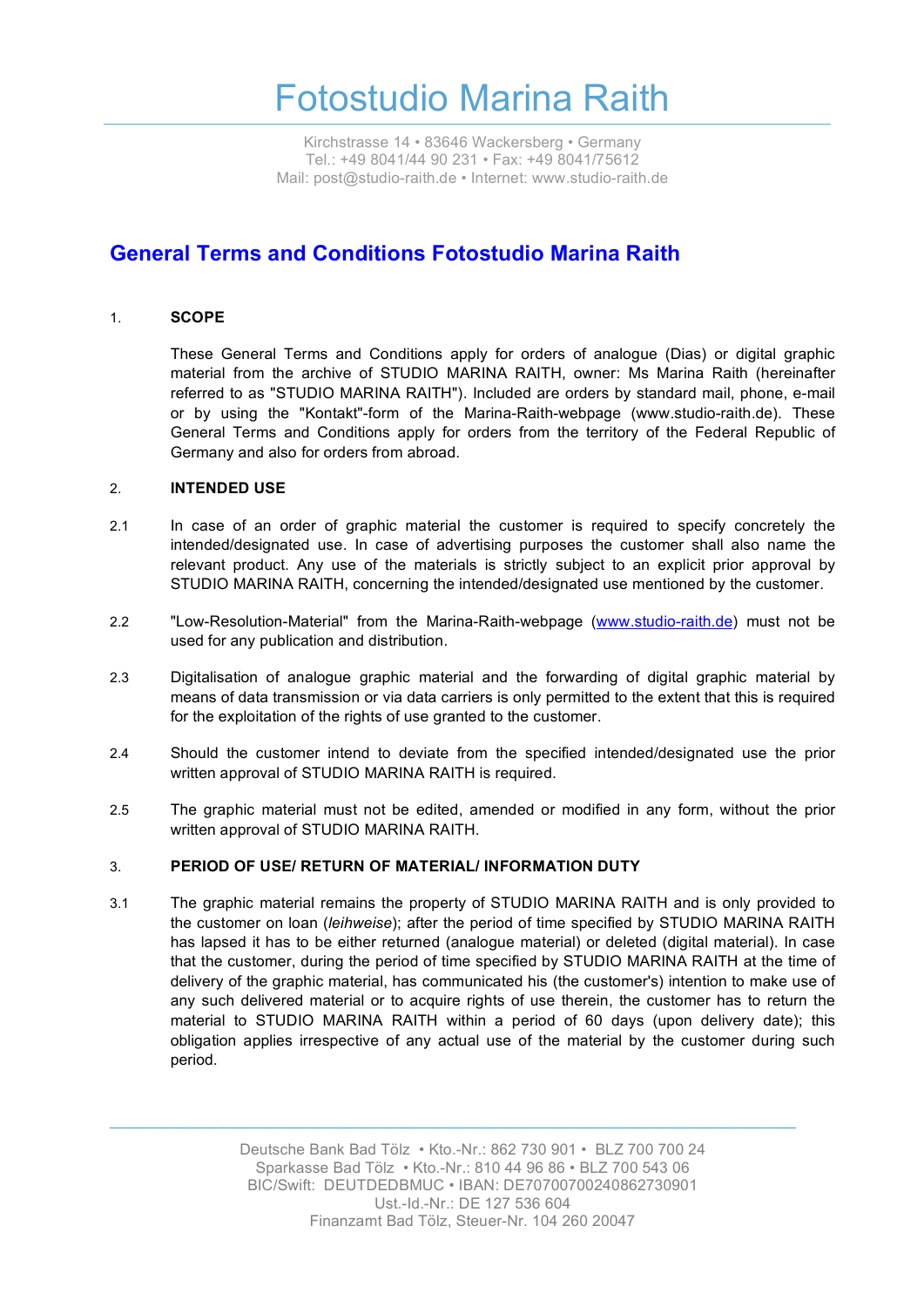Kirchstrasse 14 • 83646 Wackersberg • Germany Tel.: +49 8041/44 90 231 • Fax: +49 8041/75612 Mail: post@studio-raith.de • Internet: www.studio-raith.de

### 4. **SCOPE OF RIGHTS LICENSED**

- 4.1 The delivered material always remains the property of STUDIO MARINA RAITH.
- 4.2 Unless agreed otherwise in writing any provided material may only be used for one single publication and for the form of use and for the designated use as agreed between STUDIO MARINA RAITH and the customer only.
- 4.3 Any form of copying, electronic or other storage of the material for archival purposes of the customer is prohibited.
- 4.4 Forwarding any material or the grant or assignment of any rights in or to the material to third parties is prohibited.
- 4.5 Payment of damages does not involve the acquisition of any property or rights of use in or to material.
- 4.6 It is the customer's own duty and obligation to clear any and all necessary publication rights concerning the persons/people pictured on graphic material and photos, unless expressly confirmed by STUDIO MARINA RAITH in writing that an approval of the pictured persons/people was given.

#### 5. **CUSTOMER'S DUTIES, INDEMNIFICATION**

- 5.1 The customer is obliged to comply with the policies for publishers (the press codices *"Pressekodex"*) set up by the Deutscher Presserat, and to observe all rights of third parties (moral rights, company right, copyright, and so forth). The customer must not, among other things, use the materials in a distorting way or otherwise deviating from what the parties have agreed.
- 5.2 In case of the customer's non-compliance with the aforementioned obligations and should third parties as a consequence pursue any claims against STUDIO MARINA RAITH, the customer will indemnify STUDIO MARINA RAITH and hold STUDIO MARINA RAITH harmless from and against any and all such claims of third parties; also the customer shall bear all costs incurred by STUDIO MARINA RAITH in such context.

### 6. **NOTIFICATION OF DEFECTS**

Obvious defects of the delivered materials need to be notified to STUDIO MARINA RAITH within a period of 14 days following delivery; if the customer is a merchant STUDIO MARINA RAITH is to be notified without undue delay by telephone or fax following delivery. Latent defects are to be notified within a period of 14 days following detection; if the customer is a merchant notification is to be given without undue delay following detection.

> Deutsche Bank Bad Tölz • Kto.-Nr.: 862 730 901 • BLZ 700 700 24 Sparkasse Bad Tölz • Kto.-Nr.: 810 44 96 86 • BLZ 700 543 06 BIC/Swift: DEUTDEDBMUC • IBAN: DE70700700240862730901 Ust.-Id.-Nr.: DE 127 536 604 Finanzamt Bad Tölz, Steuer-Nr. 104 260 20047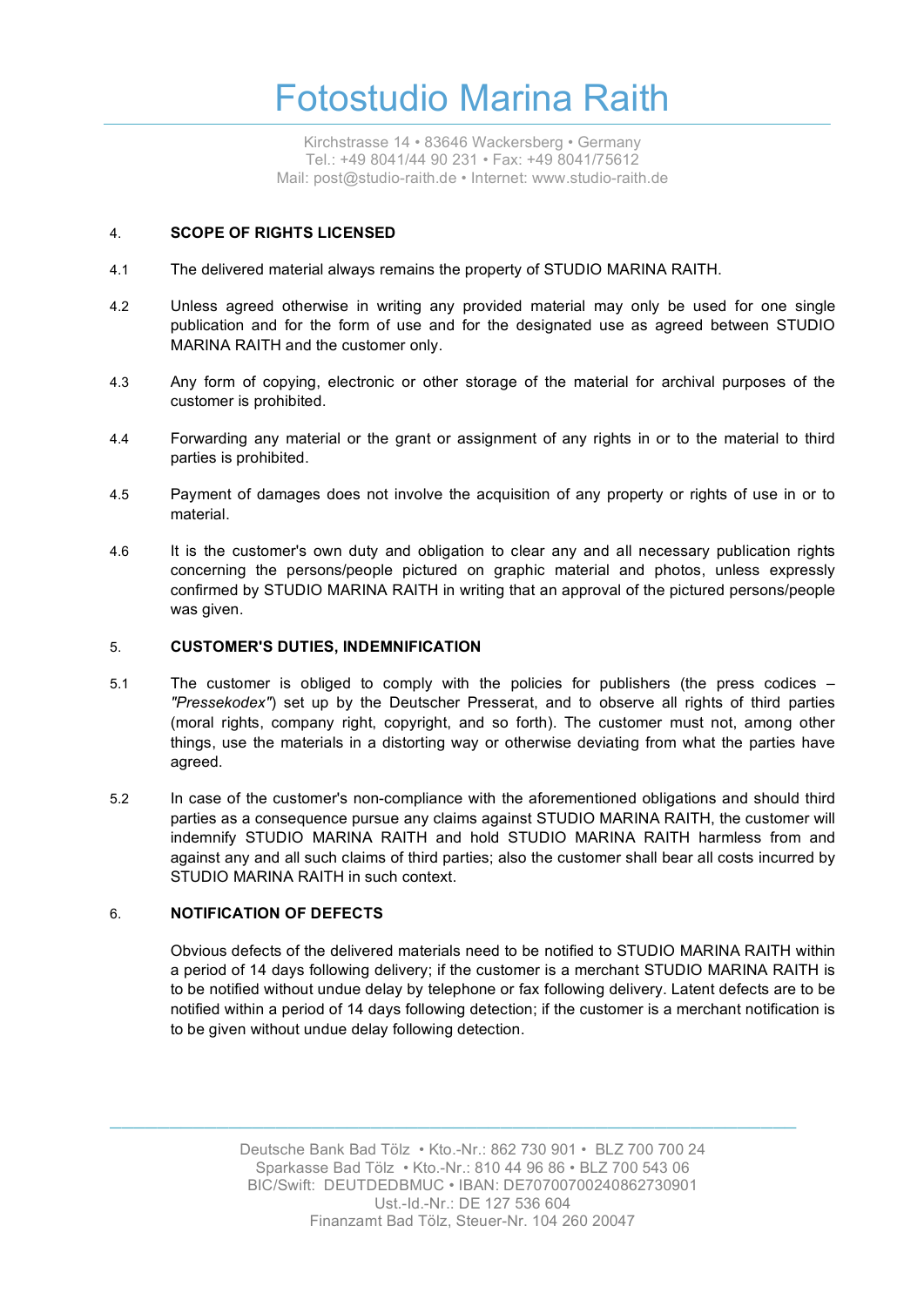Kirchstrasse 14 • 83646 Wackersberg • Germany Tel.: +49 8041/44 90 231 • Fax: +49 8041/75612 Mail: post@studio-raith.de • Internet: www.studio-raith.de

### 7. **WARRANTIES, LIABILITY, STATUTE OF LIMITATION**

- 7.1 STUDIO MARINA RAITH does not give any warranty (*übernimmt keine Gewähr dafür*) that the use of the material will not infringe any moral rights of the pictured persons/people, any rights of third parties, and/or any company rights, and so forth. In case that third parties make any claims against the customer in the context of the use of the material the customer is obliged to liaise with STUDIO MARINA RAITH without undue delay and to coordinate any further legal steps.
- 7.2 Where delivered digital material shows a defective picture quality the customer may claim a replacement delivery. Where such defects cannot be fixed through such replacement delivery the customer has the right, at its own choice, to either rescind the contract (*Rücktritt vom Vertrag*) or claim a reduction of the compensation payable (*Minderung*). In any such cases, however, with the exception of cases of intent or gross negligence, damages claims against STUDIO MARINA RAITH are excluded.
- 7.3 In other liability cases, where STUDIO MARINA RAITH can be held responsible for normal negligence only, STUDIO MARINA RAITH can only be held liable in case of a breach of a material contractual duty. And in generally all liability cases, with the exception of cases of intent, STUDIO MARINA RAITH shall only be liable for the typical and foreseeable damage.
- 7.4 The restrictions of liability for damages pursuant to sections 7.2 and 7.3 do not apply for statutory product liability claims and/or for claims in relation to death or personal injury.
- 7.5 For all claims against STUDIO MARINA RAITH deriving from a non-compliance with contractual obligations or duties, with the exception of cases of intent. the statute of limitation term applicable under statutory law is reduced to a period of one year,

### 8. **CUSTOMER'S LIABILITY FOR LOST OR DAMAGED MATERIAL**

- 8.1 The customer will be held liable for any damage to the delivered analogue graphic material up until its return to and receipt by STUDIO MARINA RAITH. This also applies if, according to instructions of the customer, graphic material is sent by STUDIO MARINA RAITH to third parties.
- 8.2 If a delivered original graphic material can no longer be used due to a damage occurred to it or if a graphic material gets lost within the are of risk of the customer the customer has to pay a flat damage compensation in the amount of EUR 1,800.— per lost or damaged slide (*Dia*). The customer has the right, however, to prove a smaller actual damage incurred by STUDIO MARINA RAITH in the individual case.
- 8.3 If slides are unframed for technical reasons or if the labelling/marking of slides is made illegible the customer has to restore the slide to its former condition. Otherwise, the customer has to bear the costs for such restoring.
- 8.4 Any further claims of STUDIO MARINA RAITH for reason of loss or damage to the delivered graphic materials are expressly reserved.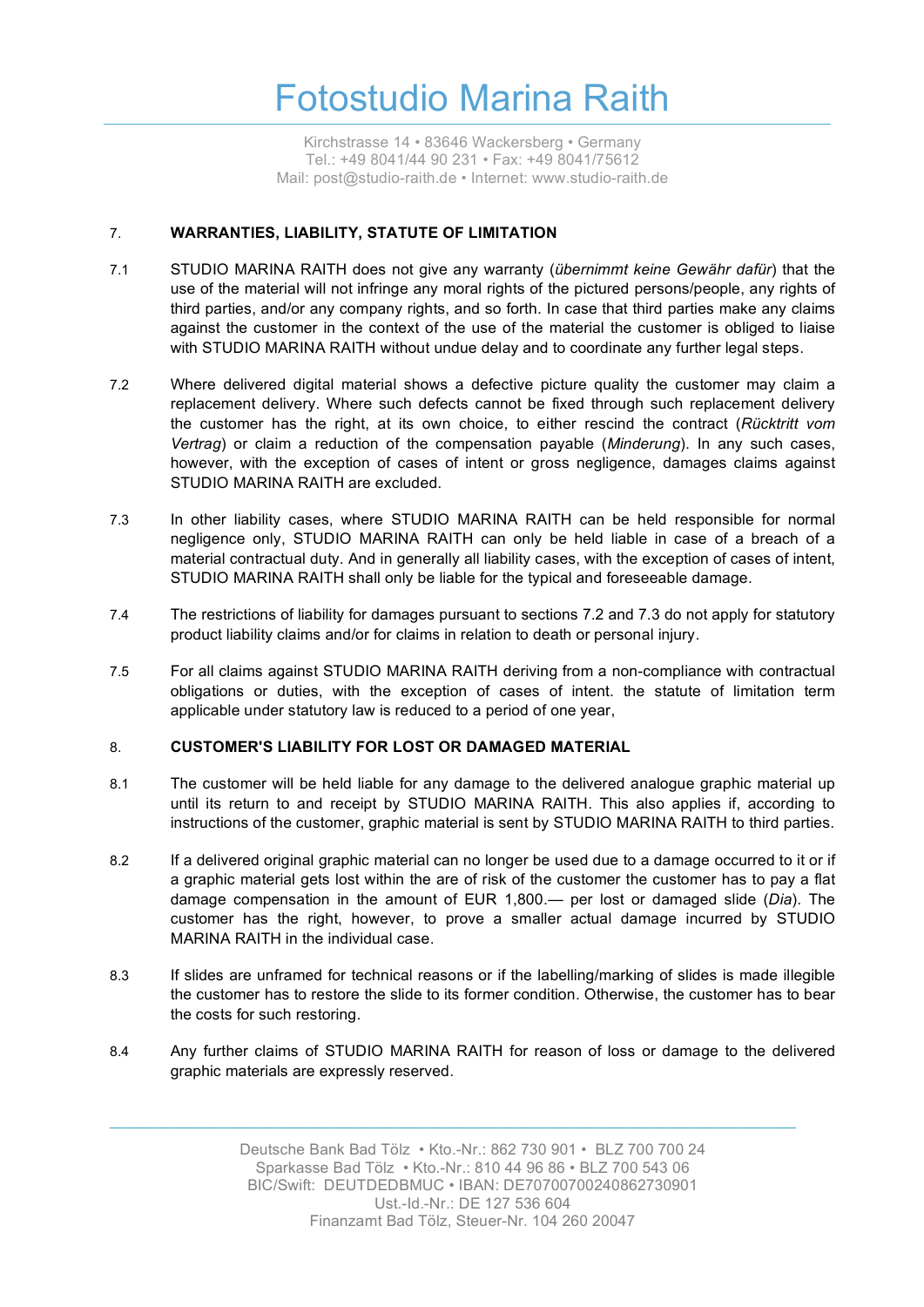Kirchstrasse 14 • 83646 Wackersberg • Germany Tel.: +49 8041/44 90 231 • Fax: +49 8041/75612 Mail: post@studio-raith.de • Internet: www.studio-raith.de

The customer will indemnify STUDIO MARINA RAITH and hold STUDIO MARINA RAITH harmless from and against any and all claims of third parties resulting from any of the following:

- unauthorised use, modification, amendment or forwarding of material to third parties in whatever form or format,

- the granting of rights of use to third parties,

- the copying of digital data files or analogue copies of the contents of the pictures in data files, for archival purposes of the customer, and or the forwarding of any such copies to third parties.

In case of any of the aforementioned indemnification events, and/or in case of the customer's non-compliance with any obligation hereunder to delete data, the customer has to pay to STUDIO MARINA RAITH a contractual penalty in the amount of a fivefold of the agreed compensation payment; if no compensation payment was agreed the amount payable shall be the fivefold of the customary licence fee (*übliches Honorar*), however not less than a minimum penalty of EUR 800,-- per picture per single event. Any further claims of STUDIO MARINA RAITH are expressly reserved.

#### 9. **COPYRIGHT NOTICE, SPECIMEN COPY**

- 9.1 STUDIO MARINA RAITH expressly requests that a copyright notice within the sense of sec. 13 of the German Copyright Act will be made/shown, safeguarding that there will be no uncertainty regarding the identity of the author. The customer is obliged to apply to/print on each and any picture or directly besides the picture the following copyright notice:"© Marina Raith, München". Any exceptions, e.g. for advertising purposes, need to be agreed in writing.
- 9.2 In case of a digital administration of data files concerning graphic material the customer is obliged to link the name of Marina Raith to the data files. The customer has to ensure that any such link will be maintained with the picture and that the photographer and author of the picture can be identified, in any case of forwarding, sending, presentation or communication to the public.

Where the customer does not comply with its obligation subject to section 9.1, concerning a due copyright notice, STUDIO MARINA RAITH is entitled to a 100 per cent. compensation premium; furthermore, the customer has to hold STUDIO MARINA RAITH harmless from and against any and all claims of third parties resulting from this non-compliance.

9.3 The customer is obliged to send to STUDIO MARINA RAITH, unsolicited and free of charge, in each case no later than two weeks following publication, one complete specimen copy.

### 10. **DIGITAL PICTURE PROCESSING**

Immediately after completion of a production the customer is obliged to delete any and all of the digital graphic material provided by STUDIO MARINA RAITH or manufactured by the customer itself.